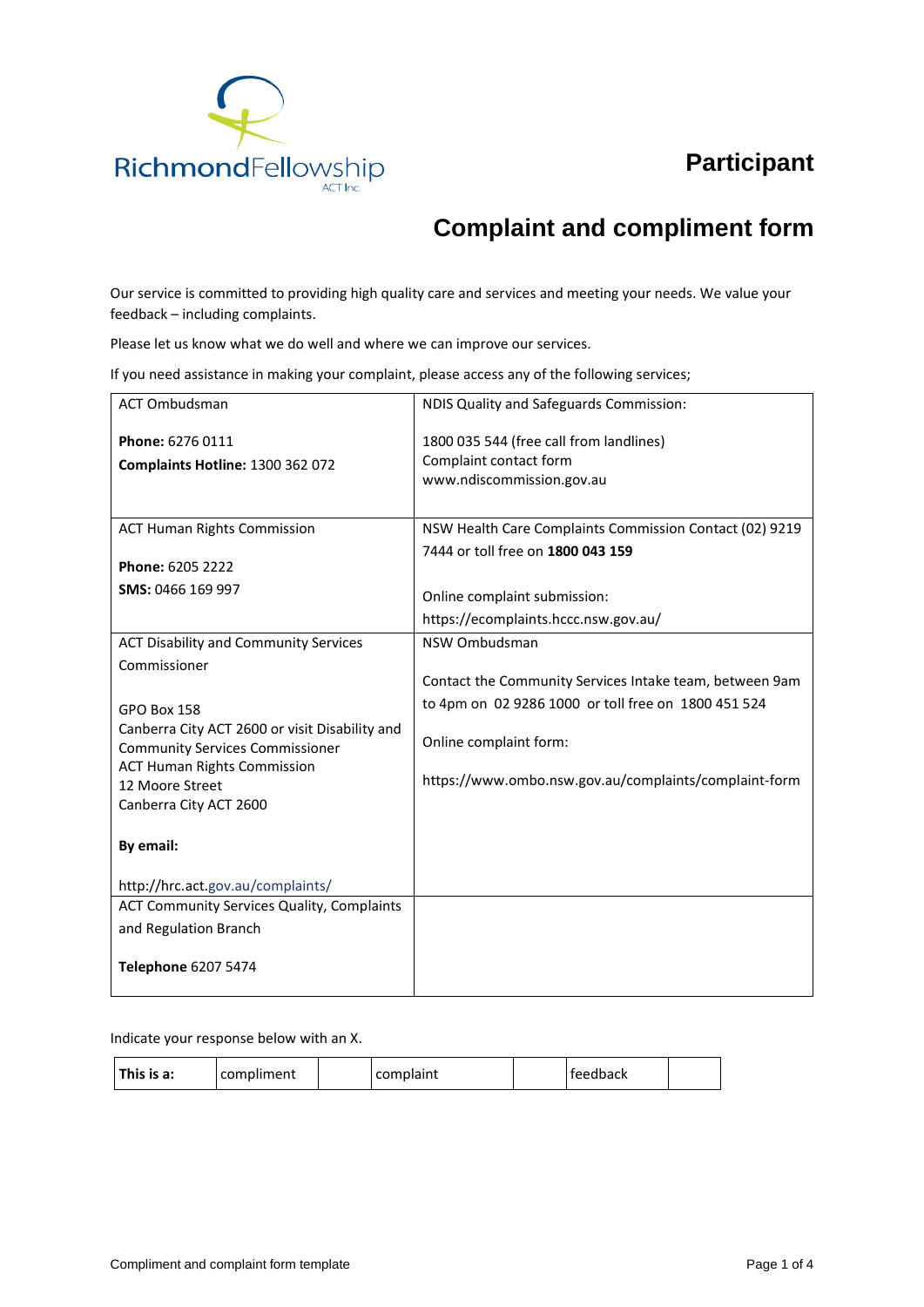### Your details

Do you want to remain anonymous? (Indicate your response with an X)

| VAC<br>-- |  |  |  |
|-----------|--|--|--|
|-----------|--|--|--|

### **Personal details**

| First Name:       |  |
|-------------------|--|
| Last Name:        |  |
| Postal address:   |  |
| Telephone number: |  |
| Mobile number:    |  |
| Email address:    |  |

#### Do you require an interpreter?

| <b>ves</b> |  | no |  | which language:<br>ves<br>. .<br>. . |  |
|------------|--|----|--|--------------------------------------|--|
|------------|--|----|--|--------------------------------------|--|

# Please provide details of the service that the feedback concerns

| Name of the service provider:                      |  |
|----------------------------------------------------|--|
| Address of office location of service:             |  |
| Contact person's name and position in the service: |  |

# Please state your concerns

Please provide details of your main concerns, including what events led to making the complaint, compliment or feedback, approximate dates and who was involved.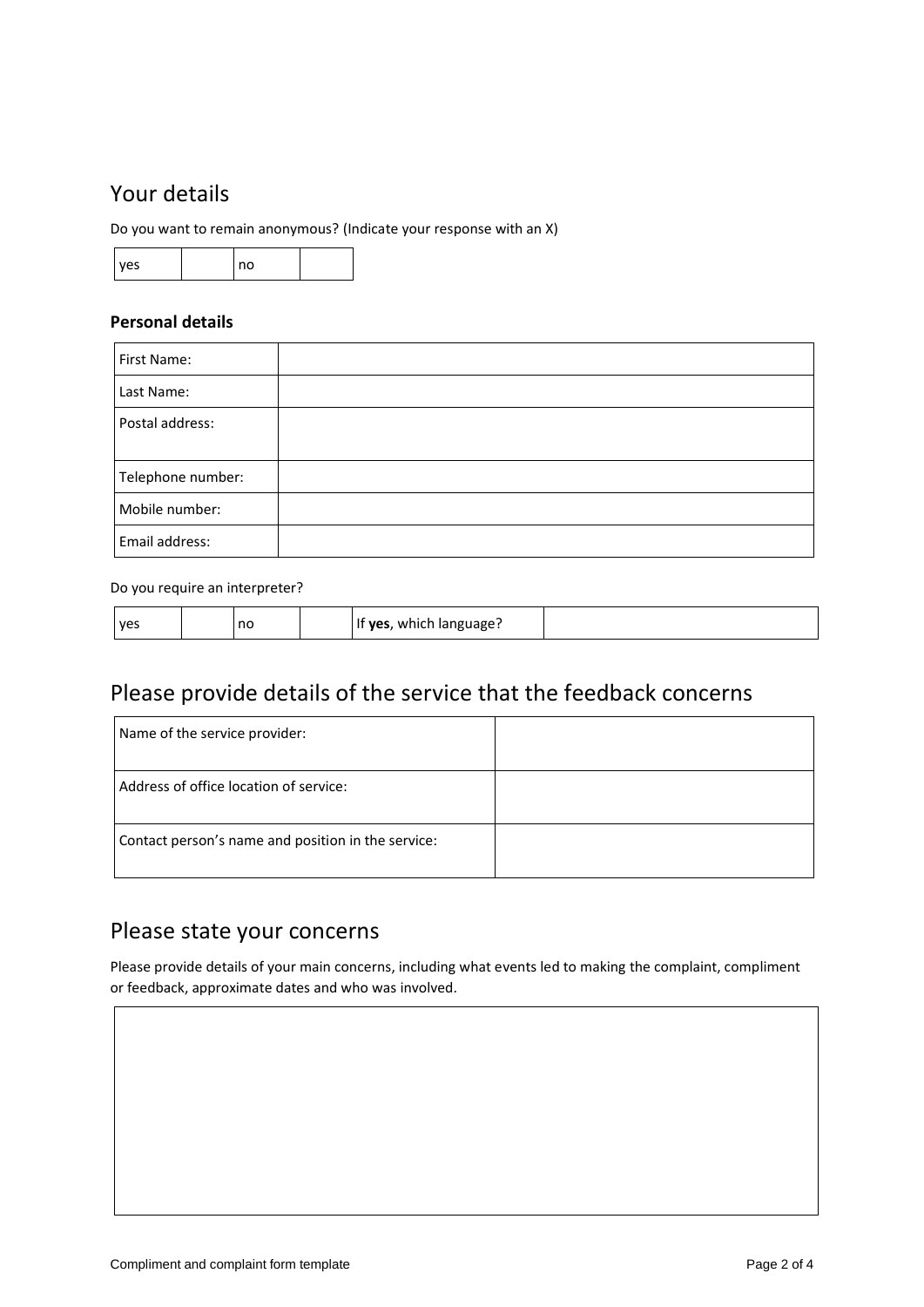What outcomes would you like as a result of providing your feedback?

### Privacy

The Richmond Fellowship is committed to protecting your privacy. We collect and handle personal information that you provide on this feedback form for the purpose of investigating and responding.